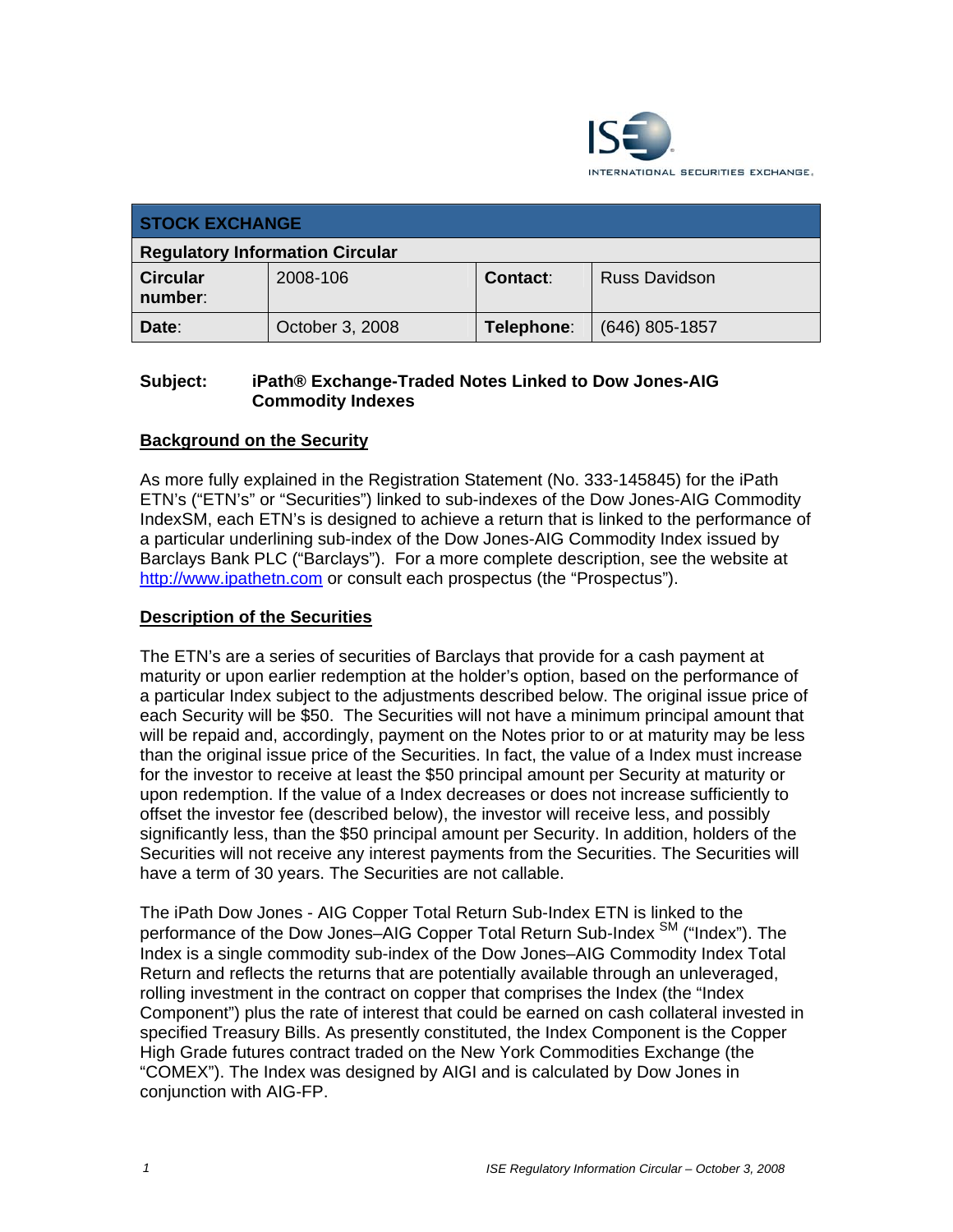The iPath Dow Jones - AIG Energy Total Return Sub-Index ETN is linked to the Dow Jones–AIG Energy Total Return Sub-Index SM ("Index"). The Index, which is a sub-index of the Dow Jones-AIG Commodity Index, is designed to be a benchmark for energyrelated commodities as an asset class and reflects the returns that are potentially available through an unleveraged investment in the futures contracts on physical commodities comprising the Index plus the rate of interest that could be earned on cash collateral invested in specified Treasury Bills. The Index is currently composed of four futures contracts on energy-related commodities traded on U.S. exchanges. There is one such contract for each of the following energy-related commodities: crude oil, heating oil, natural gas and unleaded gasoline. The Index was designed by AIGI and is calculated by Dow Jones in conjunction with AIG-FP.

The iPath Dow Jones - AIG Grains Total Return Sub-Index ETN is linked to the Dow Jones–AIG Grains Total Return Sub-Index SM ("Index"). The Index, which is a sub-index of the Dow Jones-AIG Commodity Index, is designed to be a benchmark for grains as an asset class and reflects the returns that are potentially available through an unleveraged investment in the futures contracts on physical commodities comprising the Index plus the rate of interest that could be earned on cash collateral invested in specified Treasury Bills. The Index is currently composed of three futures contracts on grains traded on U.S. exchanges. There is one such contract for each of the following grains: corn, soybeans and wheat. The Index was designed by AIGI and is calculated by Dow Jones ) in conjunction with AIG-FP.

The iPath Dow Jones - AIG Industrial Metals Total Return Sub-Index ETN is linked to the Dow Jones–AIG Industrial Metals Total Return Sub-Index<sup>SM</sup> ("Index"). The Index, which is a sub-index of the Dow Jones-AIG Commodity Index, is designed to be a benchmark for industrial metals as an asset class and reflects the returns that are potentially available through an unleveraged investment in the futures contracts on physical commodities comprising the Index plus the rate of interest that could be earned on cash collateral invested in specified Treasury Bills. The Index is currently composed of four futures contracts on industrial metals, three of which (aluminum, nickel and zinc) are traded on the London Metal Exchange and the other of which (copper) is traded on the COMEX division of the New York Mercantile Exchange. The Index was designed by AIGI and is calculated by Dow Jones in conjunction with AIG-FP.

The iPath Dow Jones - AIG Livestock Total Return Sub-Index ETN is linked to the Dow Jones–AIG Livestock Total Return Sub-Index<sup>SM</sup> ("Index"). The Index, which is a subindex of the Dow Jones-AIG Commodity Index, is designed to be a benchmark for livestock as an asset class and reflects the returns that are potentially available through an unleveraged investment in the futures contracts on physical commodities comprising the Index plus the rate of interest that could be earned on cash collateral invested in specified Treasury Bills. The Index is currently composed of two futures contracts on livestock traded on U.S. exchanges. There is one such contract for each of lean hogs and live cattle. The Index was designed by AIGI and is calculated by Dow Jones in conjunction with AIG-FP.

The iPath Dow Jones - AIG Natural Gas Total Return Sub-Index ETN is linked to the Dow Jones–AIG Natural Gas Total Return Sub-Index SM ("Index"). The Index is a single commodity sub-index of the Dow Jones–AIG Commodity Index and reflects the returns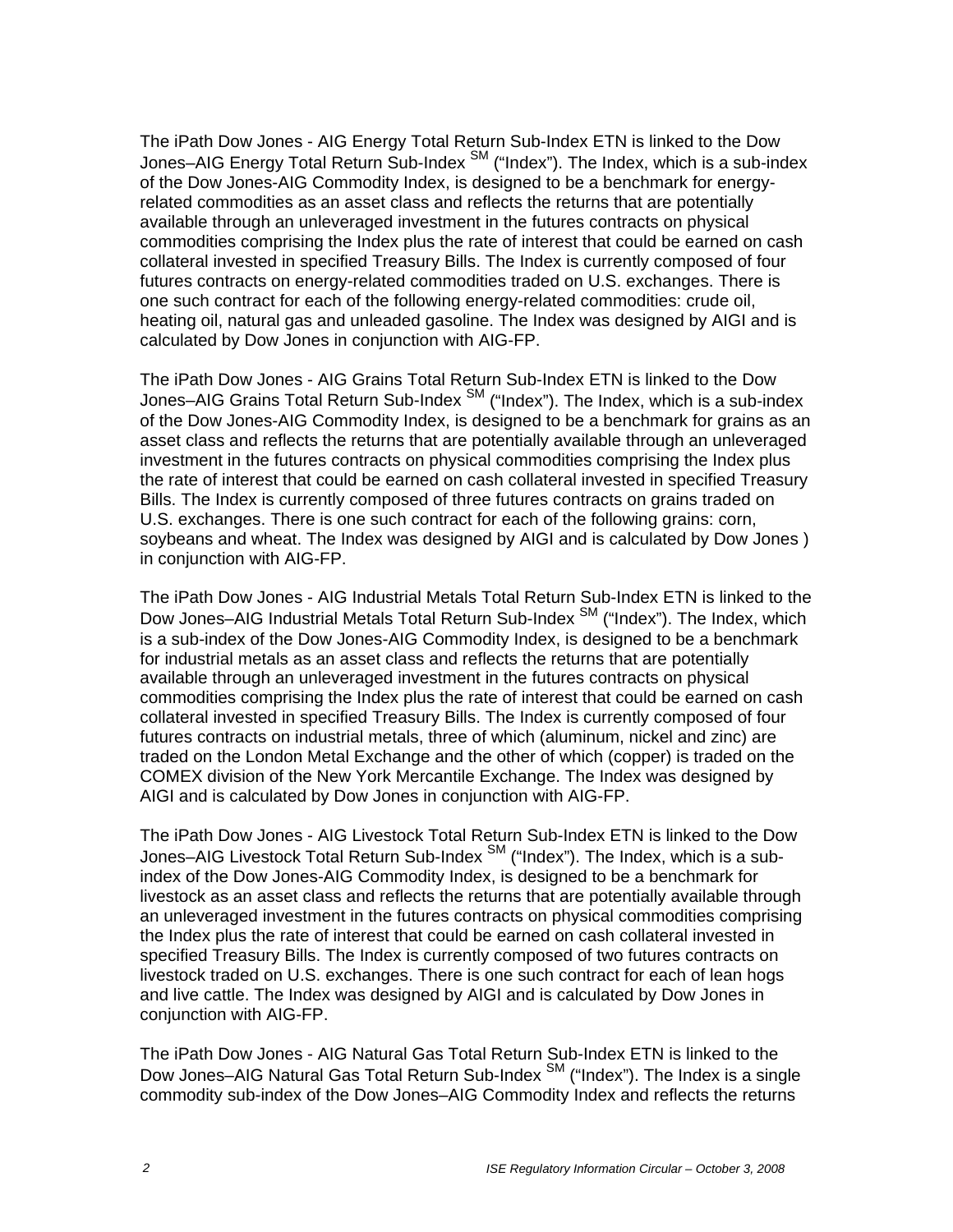that are potentially available through an unleveraged, rolling investment in the contract on natural gas that comprises the Index plus the rate of interest that could be earned on cash collateral invested in specified Treasury Bills. As presently constituted, the contract used to calculate the Index is the Henry Hub Natural Gas futures contract traded on the New York Mercantile Exchange. The Index was designed by AIGI and is calculated by Dow Jones in conjunction with AIG-FP.

The iPath Dow Jones - AIG Nickel Total Return Sub-Index ETN is linked to the Dow Jones–AIG Nickel Total Return Sub-Index<sup>SM</sup> ("Index"). The Index is a single commodity sub-index of the Dow Jones–AIG Commodity Index and reflects the returns that are potentially available through an unleveraged, rolling investment in the contract on nickel that comprises the Index plus the rate of interest that could be earned on cash collateral invested in specified Treasury Bills. As presently constituted, the contract used to calculate the Index is the Primary Nickel futures contract traded on the London Metal Exchange. The Index was designed by AIGI and is calculated by Dow Jones in conjunction with AIG-FP.

#### **Payment at Maturity**

If you hold your Securities to maturity, you will receive a cash payment at maturity that is linked to the percentage change in the value of the Index between the inception date and the final valuation date. Your cash payment at maturity will be equal to (1) the principal amount of your Securities *times* (2) the index factor on the final valuation date *minus* (3) the investor fee on the final valuation date.

The index factor on the final valuation date will be equal to the final index level *divided by* the initial index level. The initial index level is the closing value of the Index on the inception date and the final index level is the closing value of the Index on the final valuation date.

The investor fee on the final valuation date will be equal to 0.75% per year *times* the principal amount of your Securities *times* the index factor, calculated on a daily basis in the following manner: The investor fee on the inception date will equal zero. On each subsequent calendar day until maturity or early redemption, the investor fee will increase by an amount equal to (1) 0.75% *times* (2) the principal amount of your Securities *times*  (3) the index factor on that day (or, if such day is not a trading day, the index factor on the immediately preceding trading day) *divided by* (4) 365.

#### **Payment Upon Redemption**

Prior to maturity, you may, subject to certain restrictions, choose to redeem your Securities on any redemption date during the term of the Securities. If you redeem your Securities on a particular redemption date, you will receive a cash payment on such date in an amount equal to the daily redemption value, which is (1) the principal amount of your Securities *times* (2) the index factor on the relevant valuation date *minus* (3) the investor fee on the relevant valuation date. You must redeem at least 50,000 Securities at one time in order to exercise your right to redeem your Securities on any redemption date. Barclays may from time to time in our sole discretion reduce, in part or in whole, the minimum redemption amount of 50,000 Securities. Any such reduction will be applied on a consistent basis for all holders of Securities at the time the reduction becomes effective.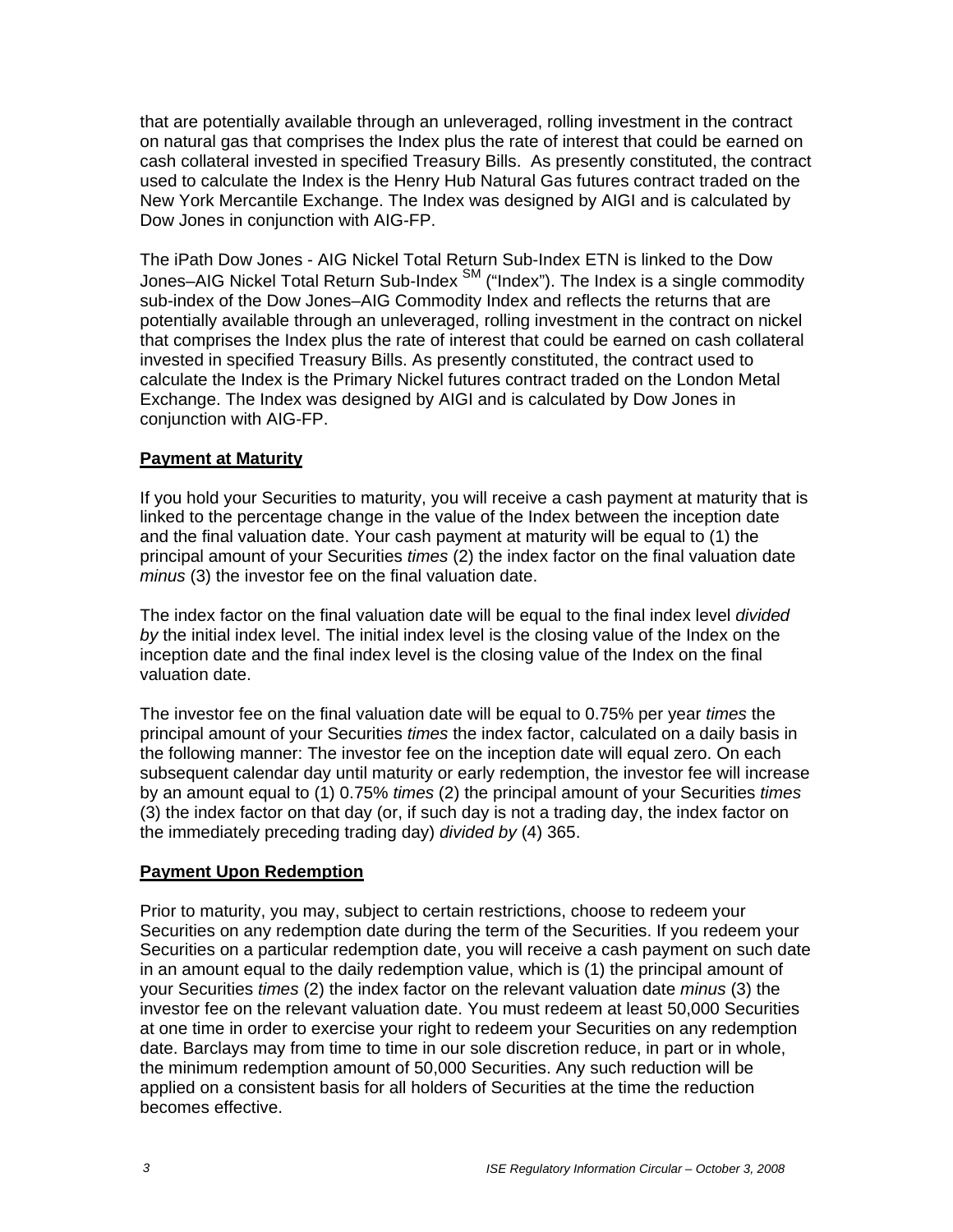The index factor on the relevant valuation date is the closing value of the Index on that day *divided by* the initial index level. The initial index level is the closing value of the Index on the inception date.

The investor fee on any valuation date will be equal to 0.75% per year *times* the principal amount of your Securities *times* the index factor, calculated on a daily basis in the following manner: The investor fee on the inception date will equal zero. On each subsequent calendar day until maturity or early redemption, the investor fee will increase by an amount equal to (1) 0.75% *times* (2) the principal amount of your Securities *times*  (3) the index factor on that day (or, if such day is not a trading day, the index factor on the immediately preceding trading day) *divided by* (4) 365.

A valuation date is each business day from October 24, 2007 to October 15, 2037 inclusive (subject to the occurrence of a market disruption event), or, if such date is not a trading day, the next succeeding trading day, not to exceed five business days. Barclays refers to Thursday, October 15, 2037 as the "final valuation date".

A redemption date is the third business day following a valuation date (other than the final valuation date). The final redemption date will be the third business day following the valuation date that is immediately prior to the final valuation date.

#### **Redemption Procedures**

To redeem your Securities, you must instruct your broker or other person with whom you hold your Securities to take the following steps:

- Deliver a notice of redemption to Barclays via email by no later than 4:00 p.m., New York City time, on the business day prior to the applicable valuation date. If Barclays receives your notice by the time specified in the preceding sentence, Barclays will respond by sending you a form of confirmation of redemption;
- Deliver the signed confirmation of redemption to us via facsimile in the specified form by 5:00 p.m., New York City time, on the same day. Barclays or its affiliate must acknowledge receipt in order for your confirmation to be effective;
- Instruct your DTC custodian to book a delivery vs. payment trade with respect to your Securities on the valuation date at a price equal to the applicable daily redemption value, facing Barclays Capital DTC 5101; and
- Cause your DTC custodian to deliver the trade as booked for settlement via DTC at or prior to 10:00 a.m., New York City time, on the applicable redemption date (the third business day following the valuation date).

#### **Market Disruption Event**

Any of the following will be a market disruption event:

- A material limitation, suspension or disruption in the trading of any index component(s) which results in a failure to disseminate or calculate a daily futures contract reference price;
- The daily contract reference price for the index component(s) is a "limit price", which means that the daily contract reference price for such contract has increased or decreased from the previous day's daily contract reference price by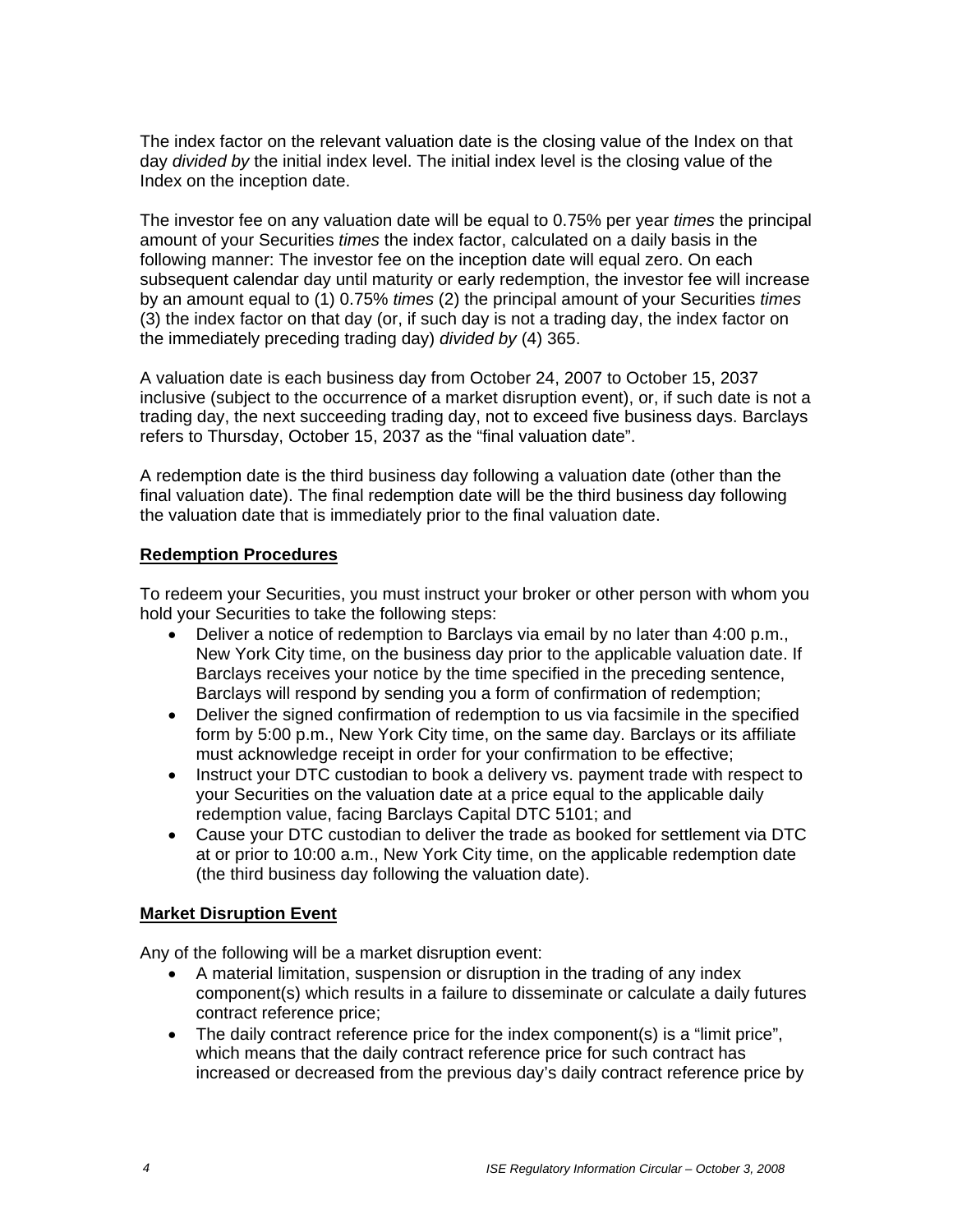the maximum amount permitted under the applicable rules or procedures of the relevant trading facility;

- Failure by AIG-FP and Dow Jones to publish the closing value of the index or of the applicable trading facility or other price source to announce or publish the daily contract reference price for the index component(s); or
- Any other event, if the calculation agent determines in its sole discretion that the event materially interferes with our ability or the ability of any of Barclays or its affiliates to unwind all or a material portion of a hedge with respect to the Securities that Barclays or its affiliates have effected or may effect as described below under "Use of Proceeds and Hedging" in the Prospectus.

#### **Indicative Value**

The "Indicative Value" is designed to approximate the intrinsic economic value of the Securities on a real-time basis. An Indicative Value for the Securities will be calculated and published by Bloomberg L.P. via the facilities of the Consolidated Tape Association under the ticker symbols JJC.IV (Copper), JJE.IV (Energy), JJG.IV (Grains), JJM.IV (Metals), COW.IV (Livestock), GAZ.IV (Natural Gas) and JJN.IV (Nickel). For purposes of calculating the intraday indicative values, Bloomberg L.P. or a successor will use appropriate market data (for example, an average of live exchange rate from major financial institutions and market participants) available during the day to approximate the Indexes. The actual trading price of the Securities may vary significantly from their Indicative Value. In connection with the Securities, the term "Indicative Value" refers to the value at any time determined based on the following equation:

Indicative Value = Principal Amount per Security X (Current Index Level / Initial Index Level) - Current Investor Fee

where:

Principal Amount per Security = \$50;

Current Index Level = The most recent published level of the Index as reported by the AIG-FP;

Initial Index Level = The level of Index on the inception date; and

Current Fee Factor = The most recent daily calculation of the investor fee with respect to your Securities, determined as described in this pricing supplement (which, during any trading day, will be the investor fee determined on the preceding calendar day).

#### **Investment Risks**

The Securities are unsecured promises of Barclays and are not secured debt. The Securities are riskier than ordinary unsecured debt securities. As stated in the Prospectuses, an investment in the Securities includes but is not limited to the following risks (See each ETN Prospectus for additional risk factors):

- Even if the value of the index at maturity or upon redemption exceeds the initial index level, you may receive less than the principal amount of your securities;
- You will not benefit from any increase in the value of the index if such increase is not reflected in the value of the index on the applicable valuation date;
- There are restrictions on the minimum number of securities you may redeem and on the dates on which you may redeem them;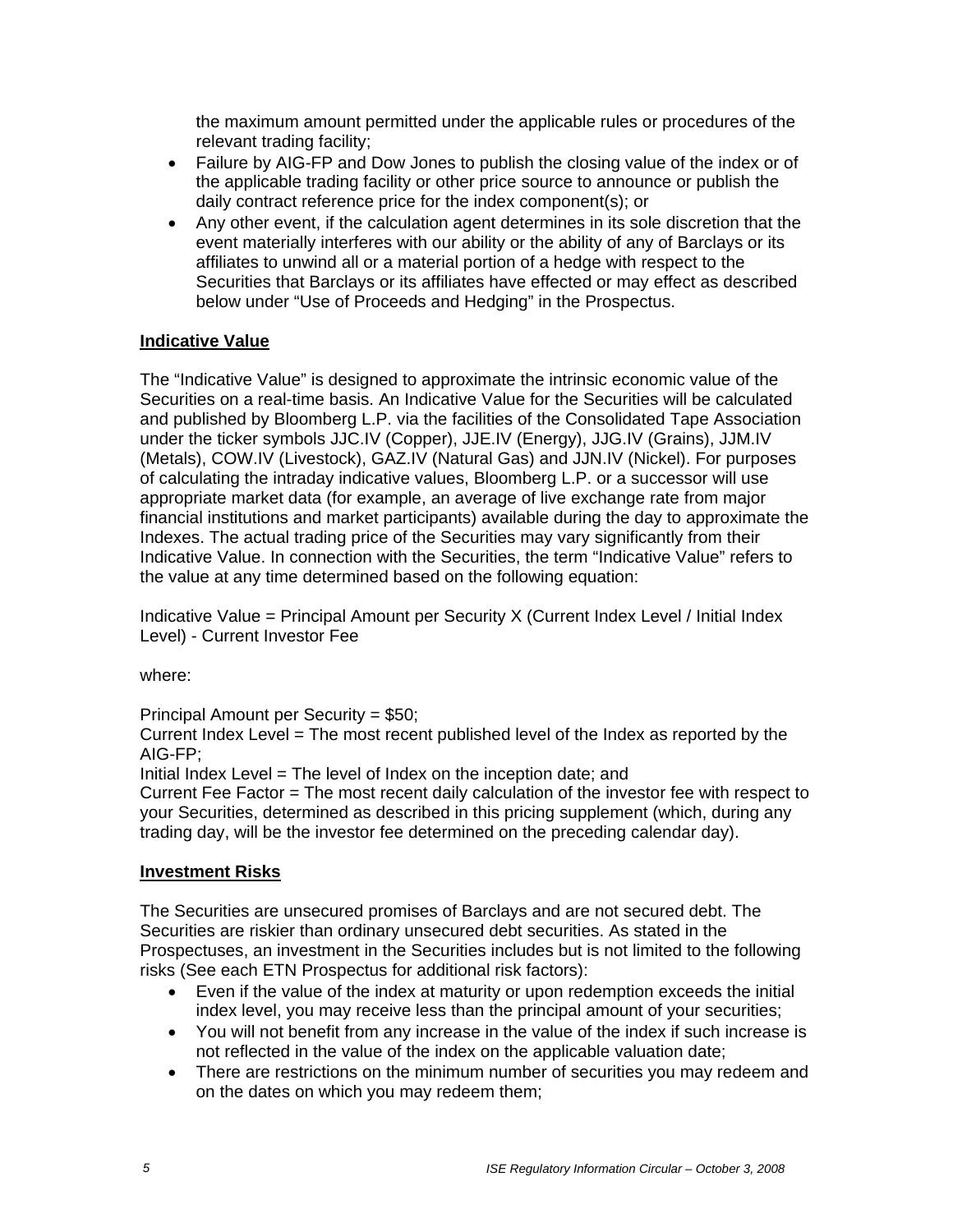- The market value of the Securities may be influenced by many unpredictable factors, including volatile prices;
- Suspension or disruptions of market trading in commodities and related futures may adversely affect the value of your Securities;
- Future prices of the index component that are different relative to their current prices may result in a reduced amount payable at maturity or upon redemption;
- Historical values of the index or the index component(s) should not be taken as an indication of the future performance of the index during the term of the Securities;
- Commodity prices may change unpredictably, affecting the value of the index and the value of your Securities in unforeseeable ways;
- The index component(s) may be subject to certain unique risks as a result of its concentration in a particular sector;
- Concentration risks associated with the index may adversely affect the value of the Securities;
- Changes in the treasury bill rate of interest may affect the value of the index and your Securities;
- Changes in Barclays credit ratings may affect the market value of your Securities;
- You will not receive interest payments on the Securities or have rights in the index component(s);
- Trading and other transactions by Barclays or its affiliates in instruments linked to the index or the index component(s) may impair the market value of the Securities;
- The liquidity of the market for the Securities may vary materially over time;
- Barclay's business activities may create conflicts of interest;
- The index may in the future include contracts that are not traded on regulated futures exchanges;
- If a market disruption event has occurred or exists on a valuation date, the calculation agent can postpone the determination of the value of the index or the maturity date or a redemption date;
- AIG-FP may be required to replace a designated contract if the existing futures contract is terminated or replaced.

#### **Exchange Rules Applicable to Trading in the Shares**

The Shares are considered equity securities, thus rendering trading in the Shares subject to the Exchange's existing rules governing the trading of equity securities.

#### **Trading Hours**

The Shares will trade on ISE between 9:00 a.m. and 4:00 p.m. ET.

Equity EAMs trading the Shares during the Pre-Market Session are exposed to the risk of the lack of the calculation or dissemination of underlying index value or intraday indicative value ("IIV"). For certain derivative securities products, an updated underlying index value or IIV may not be calculated or publicly disseminated in the Pre-Market hours. Since the underlying index value and IIV are not calculated or widely disseminated during Pre-Market hours, an investor who is unable to calculate implied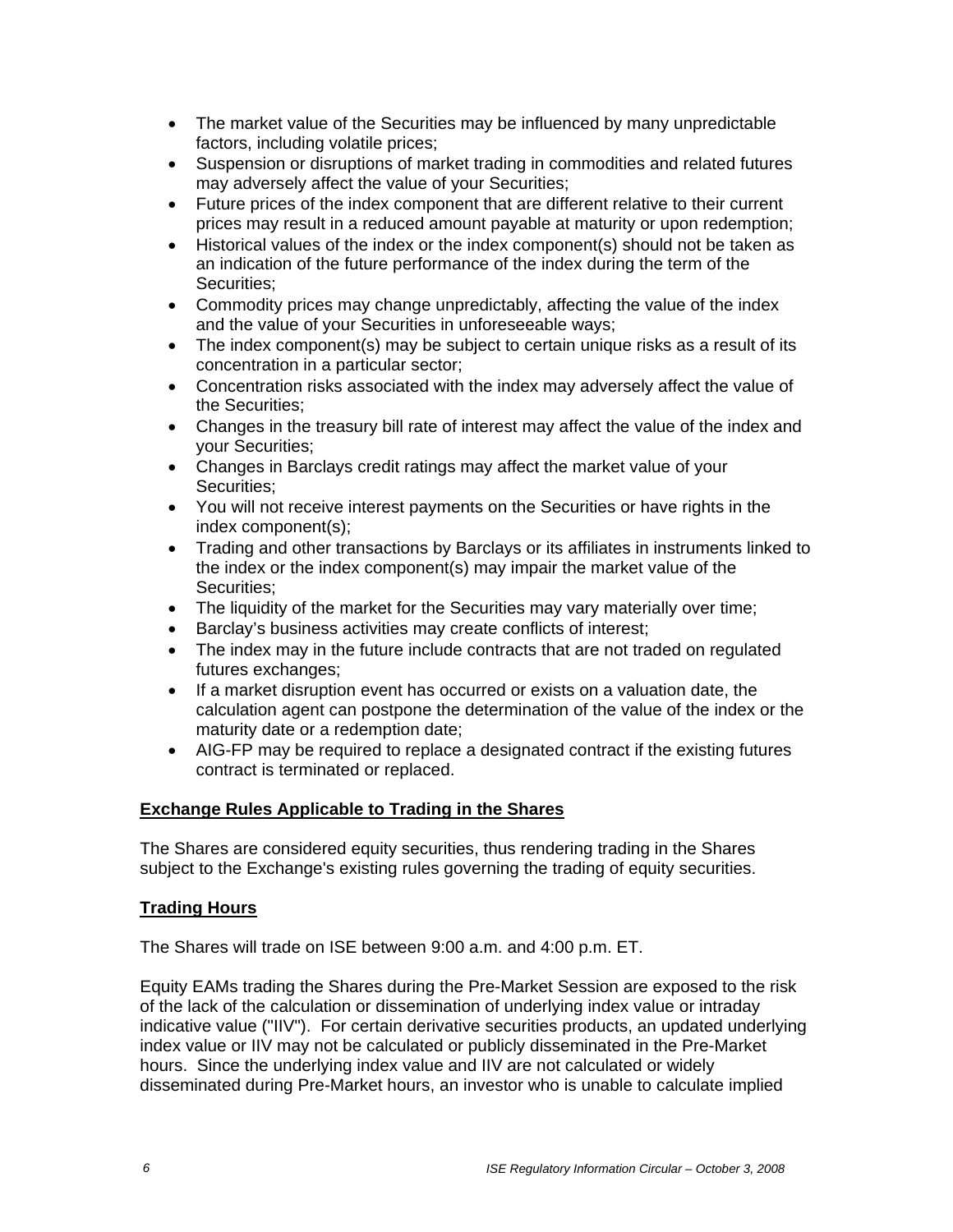values for certain derivative securities products during Pre-Market hours may be at a disadvantage to market professionals.

### **Trading Halts**

ISE will halt trading in the Shares of a Trust in accordance with ISE Rule 2101(a)(2)(iii). The grounds for a halt under this Rule include a halt by the primary market because it stops trading the Shares and/or a halt because dissemination of the IIV or applicable currency spot price has ceased, or a halt for other regulatory reasons. In addition, ISE will stop trading the Shares of a Trust if the primary market de-lists the Shares.

#### **Delivery of a Prospectus**

Pursuant to federal securities laws, investors purchasing Shares must receive a prospectus prior to or concurrently with the confirmation of a transaction. Investors purchasing Shares directly from the Fund (by delivery of the Deposit Amount) must also receive a prospectus.

Prospectuses may be obtained through the Distributor or on the Fund's website. The Prospectus does not contain all of the information set forth in the registration statement (including the exhibits to the registration statement), parts of which have been omitted in accordance with the rules and regulations of the SEC. For further information about the Fund, please refer to the Trust's registration statement.

**This Regulatory Information Bulletin is not a statutory Prospectus. Equity EAMs should consult the Trust's Registration Statement, SAI, Prospectus and the Fund's website for relevant information.**